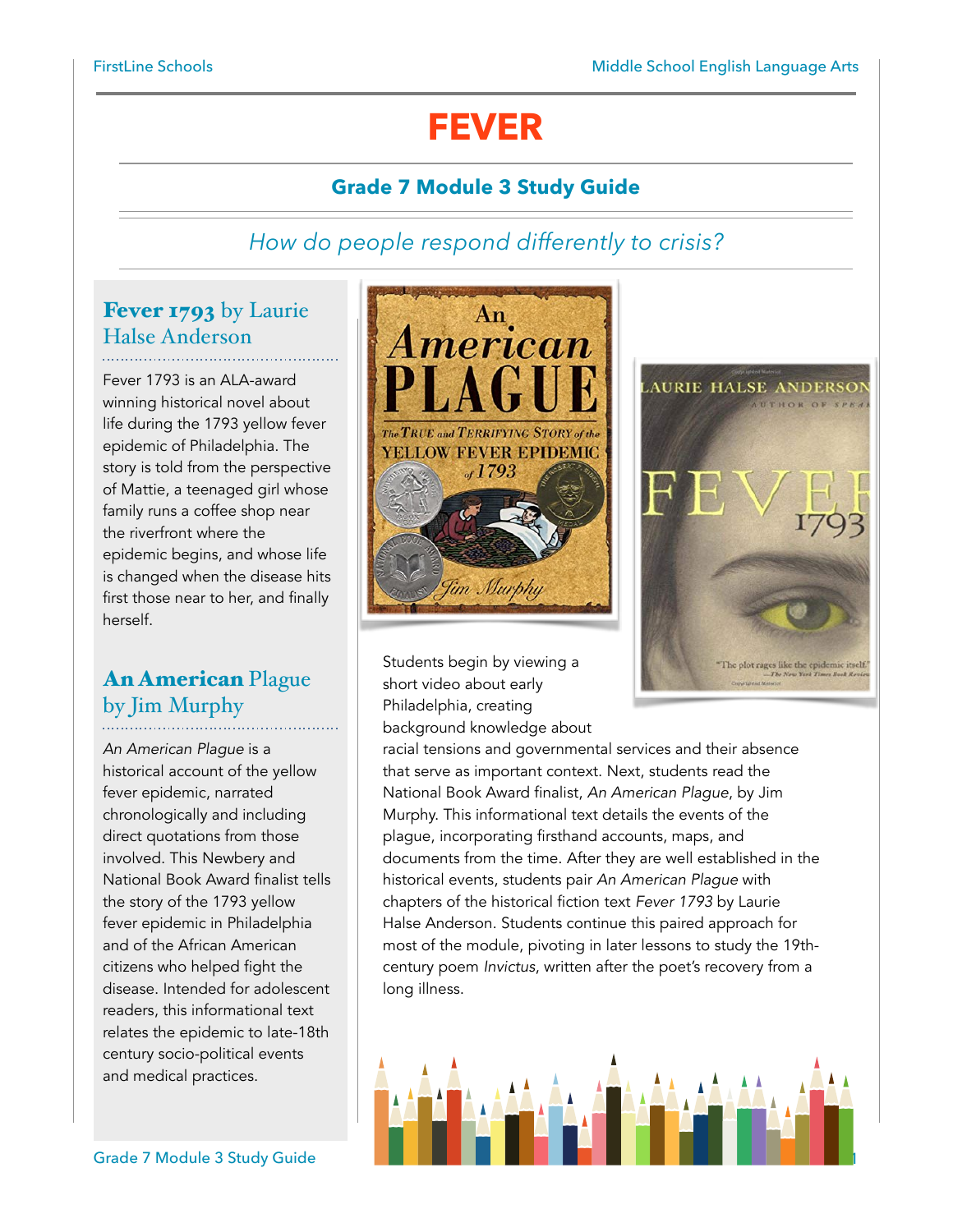## Skills students learn during this module

- Define words and phrases as used in a text
- Analyze the impact of sound devices on a specific part of the texts
- Compare and contrast fictional portrayals and historical accounts
- Analyze interactions betweeen individuals, ideas, or events
- Analyze text structure for development of ideas
- Analyze the presentation of the same topic in multiple texts.
- Write informative texts to examine a topic and convey ideas, concepts, and information through selection, organization, and analysis of relevant content.



#### How to Help at Home:

 Beyond ensuring your student completes any assigned ELA homework, the best way to support your student in ELA is to discuss the books they are reading in school and at home!

 Your student will be asked to read 2-3 times a week at home. As they read, they should practice naming who the text is about, what happened, and why it happened.

 Reading with your student and helping them generate their who, what, and why responses is a great way to suppor them in class.

#### Beyond that, you could also:

- Review important vocabulary from the texts (attached)
- Review Comprehension questions with your students (attached)
- Have students practice writing essays at home!

#### *Sample Writing Task*

*Over the course of this module, students will be practicing writing narratives. Below, find a sample task. While students benefit from more opportunities to write, they also learn a great deal from reflecting on what they wrote and reviewing and revising what they wrote with others.* 

If you want to support your student's writing, you could have them try this practice task and review their writing together.

Write an essay to explain how the articles, "Kids" [exposed to racism have higher risk of depression](https://newsela.com/read/racism-kids-health/id/55148/)  [and sickness,"](https://newsela.com/read/racism-kids-health/id/55148/) "Campaign insults about weight hurt [kids struggling with body image,"](https://newsela.com/read/body-image-election/id/22655/) and "Oregon [teens successfully advocate for mental health days](https://newsela.com/read/oregon-students-mental-health/id/54533/) [for students"](https://newsela.com/read/oregon-students-mental-health/id/54533/) help readers understand factors that impact teen's health. Use evidence from each text to support your answer.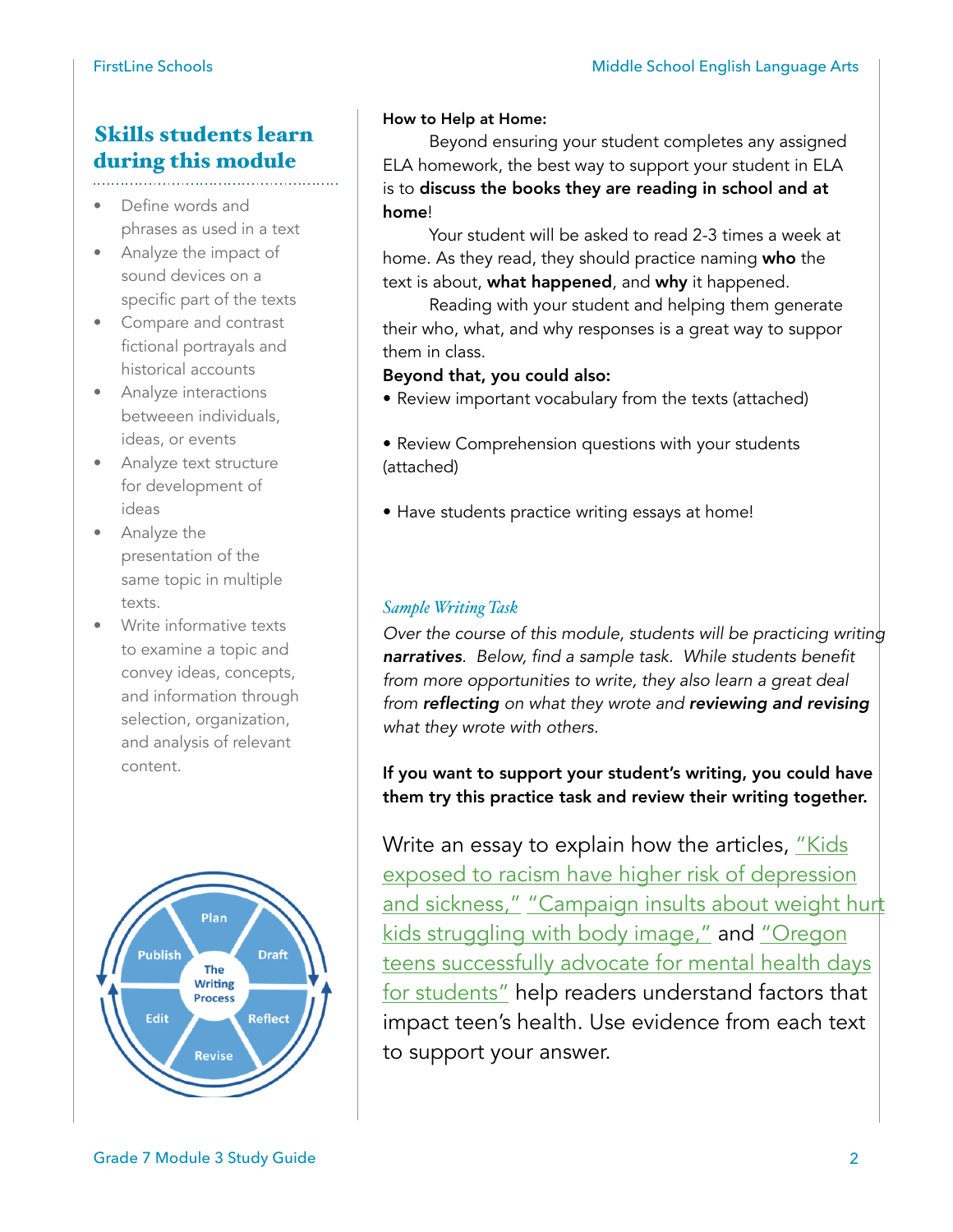### *New Vocabulary fom the texts*

*As students read the texts, they will encounter many new words. The more opportunities they get to hear, discuss, and think about these terms, the more likely they are to remember and use them in their own speaking and writing. You can help your student by reviewing vocabulary from class!*

| Term          | <b>Definition</b>                                                                     |
|---------------|---------------------------------------------------------------------------------------|
| prosper       | (documentary): to be successful or have good luck; thrive                             |
| refuse        | (documentary): garbage; trash                                                         |
| epidemic      | (subtitle): a widespread infectious disease that travels quickly through a population |
| unrelenting   | (p. 1): not decreasing or weakening                                                   |
| accumulate    | (p. 14): to pile up, collect, or gather                                               |
| delirious     | (p. 14): confused from a fever or other cause                                         |
| contracted    | (p. 16): caught or developed                                                          |
| refugees      | (p. 20): people who leave their country because of great danger in that country       |
| accommodate   | (p. 26): to do a favor for; meet the needs of by changing one's own plans             |
| bode          | (p. 25): to serve as a sign about the future; show ahead of time                      |
| exodus        | (p. 27): the leaving of large numbers of people                                       |
| administering | (p. 61): giving or dispensing                                                         |
| disputed      | (An American Plague, p. 62): argued or debated about                                  |
| copious       | (An American Plague, p. 62): abundant in number or quantity; plentiful                |
| indigent      | (p. 38): poor                                                                         |
| insufficient  | (p. 40): not enough in number, degree, amount, or quality                             |
| blighted      | (p. 84): ruined or destroyed                                                          |
| recruiting    | (p. 88): getting to join                                                              |
| oppressive    | (p. 48): harsh, brutal, or cruel                                                      |
| immune        | (documentary): protected from a disease, either naturally or by getting a vaccine     |
| indignity     | (p. 115): something that offends or injures one's dignity; humiliation or insult      |
| implication   | (p. 118): the act of stating something indirectly; the act of implying                |
| endemic       | (paragraph 2): common in, native to, or restricted to a given place or population     |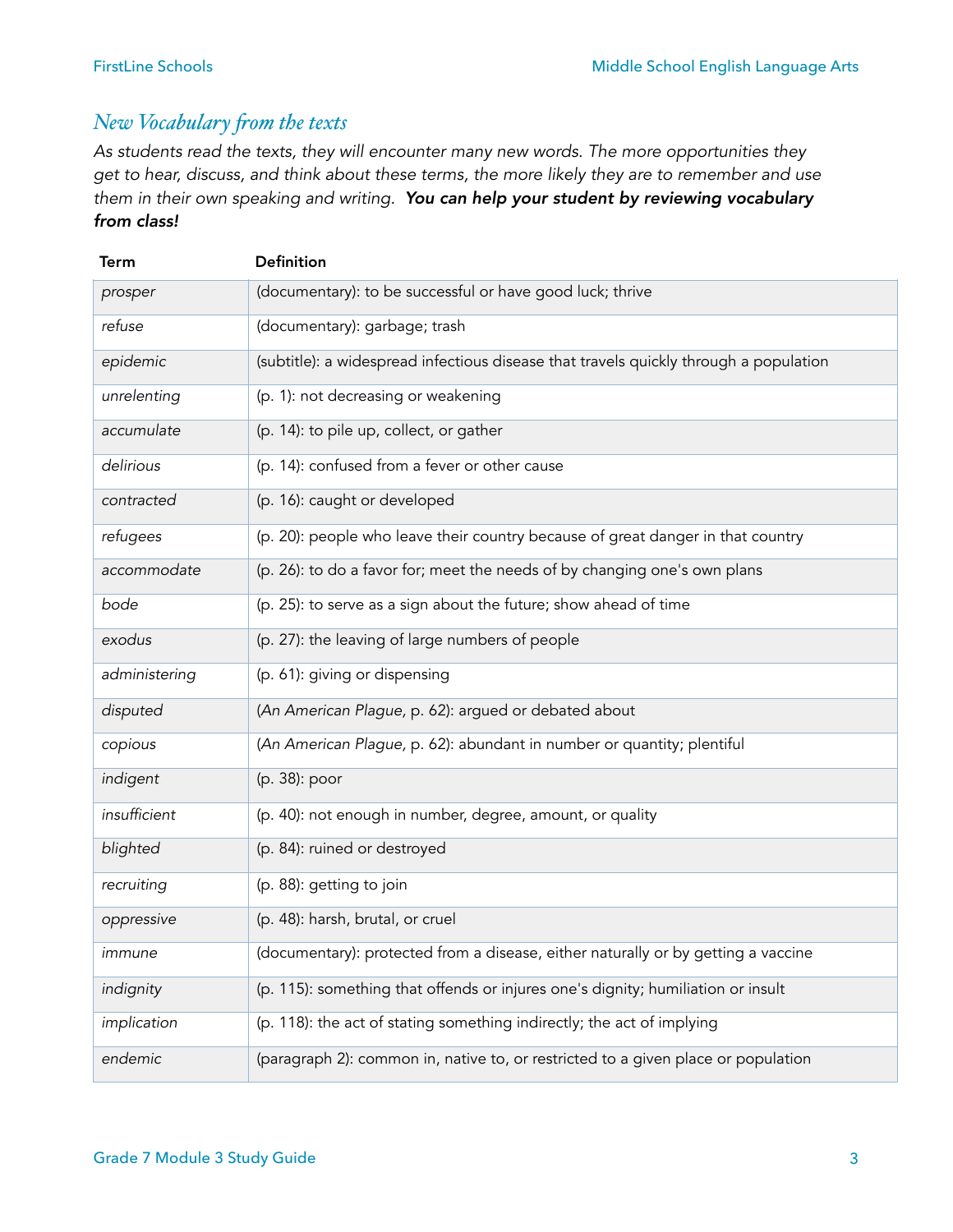# *Questions about the texts*

| Question                                                                                                                                                                                                                                                                                                                                    | Answer<br>(be sure to ask students to cite evidence<br>to support their answers :)                                                                                                                                                                                                                                                                                                                                                                                                                                                                                                      |
|---------------------------------------------------------------------------------------------------------------------------------------------------------------------------------------------------------------------------------------------------------------------------------------------------------------------------------------------|-----------------------------------------------------------------------------------------------------------------------------------------------------------------------------------------------------------------------------------------------------------------------------------------------------------------------------------------------------------------------------------------------------------------------------------------------------------------------------------------------------------------------------------------------------------------------------------------|
| Write a brief paragraph to answer these<br>questions: How did the death of eight<br>people "in the space of a week in two houses<br>on the same street" affect the thinking of the<br>people of Philadelphia? Why is this<br>significant? Directly quote a piece of<br>evidence to support your answer.                                     | The eight deaths did not influence people's thinking<br>because they did not take notice. This is significant because<br>people did not realize that a "killer was already moving<br>through their streets" and it would affect all the people in<br>Philadelphia in "some terrible way" (9)                                                                                                                                                                                                                                                                                            |
| Write a brief paragraph to answer this question:<br>How does the structure of the first four paragraphs<br>of An American Plague chapter 2 help develop key<br>ideas? Be sure to state the structure, explain why<br>the author chose this structure, and cite evidence<br>for support.                                                     | The author organized these four paragraphs in<br>chronological order to show that Catherine LeMaigre was<br>sick and the doctors were unable to help her. She "was<br>dying horribly and painfully." Then, her husband called the<br>doctors and they "did what they could" (p. 11). Reading<br>about the step-by-step experience of a yellow fever victim<br>helps readers understand the disease.                                                                                                                                                                                     |
| In An American Plague, reread from "Essentially,<br>the doctors" on p. 25 to "quarantining the sick"<br>on p. 26. Write a brief paragraph to answer these<br>questions: What text structure did Murphy use on<br>pp. 25-26? Why did he use this text structure?<br>What ideas are conveyed by this structure? Cite<br>evidence for support. | Murphy used a comparison structure on pp. 25-26 to show<br>the conflict about the illness that developed between Dr.<br>Rush and Dr. Currie. Dr. Rush's group believed that the<br>disease was yellow fever and it was caused by the "foul-<br>smelling air," the hot weather, bad coffee, and dirty streets<br>(p. 25). On the other hand, Dr. Currie's group did not<br>believe it was yellow fever and they thought it was "spread<br>by close contact with an infected person" (p. 26). By<br>organizing the text to compare Dr. Rush's and Dr. Currie's<br>ideas, the author helps |